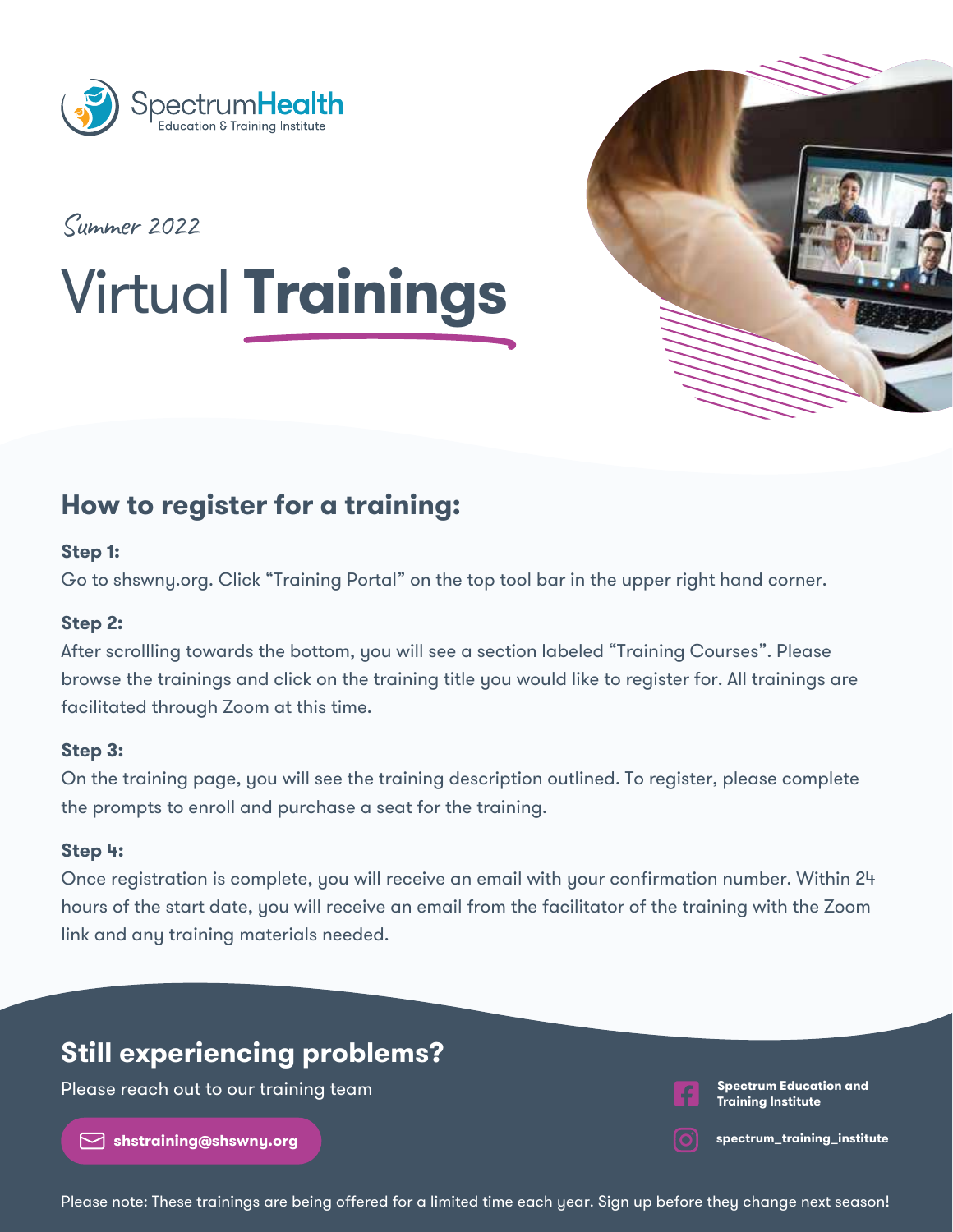# **Working With Older Adults**

### **6.1.22 9:00am-12:30pm**

With the growing mental health needs of adults over 60, understanding how to connect and work with this population is crucial to providing effective care. This training will review the developmental stage of older adulthood, their unique needs and advocacy efforts for this population. Participants will leave feeling confident to work with these clients. Video and Microphone are required.

**CEUs:** 3.0 (LMSW/LCSW, LMHC, CASAC) **Trainer:** Jaymee Caplan, LMHC **Cost:** \$55.00

# **Solution Focused Brief Therapy**

### **6.17.22 9:00am-4:30pm**

This is an interactive training that provides an opportunity to enhance and learn foundational Solution Focused skills and techniques. The presentation of foundational principles and values within the evidenced based Solution Focused Brief Therapy model are explored. Assessment techniques and interventions are practiced with skill-based learning. Video & Microphone are required.

**CEUs:** 6.0 (LMSW/LCSW, LMHC, CASAC) **Trainers:** Ariel Costanzo, LCSW CASAC **Cost:** \$100.00

# **Team & Morale Building in a Behavioral Health Setting**

### **6.28.22 9:00am-12:30pm**

This training provides insight into understanding the importance of how team morale and team building effects clinical operations, as well as those being treated. We will explore the implications/effects morale can have on team building and productivity. Participants will be encouraged to utilize the information provided in practice, to help enhance and maintain a positive, traumainformed therapeutic work environment. Video and microphone are required. **CEUs:** 3.0 (LMSW/LCSW, LMHC, CASAC) **Trainer:** Sam DiVincenzo, MSW **Cost:** \$55.00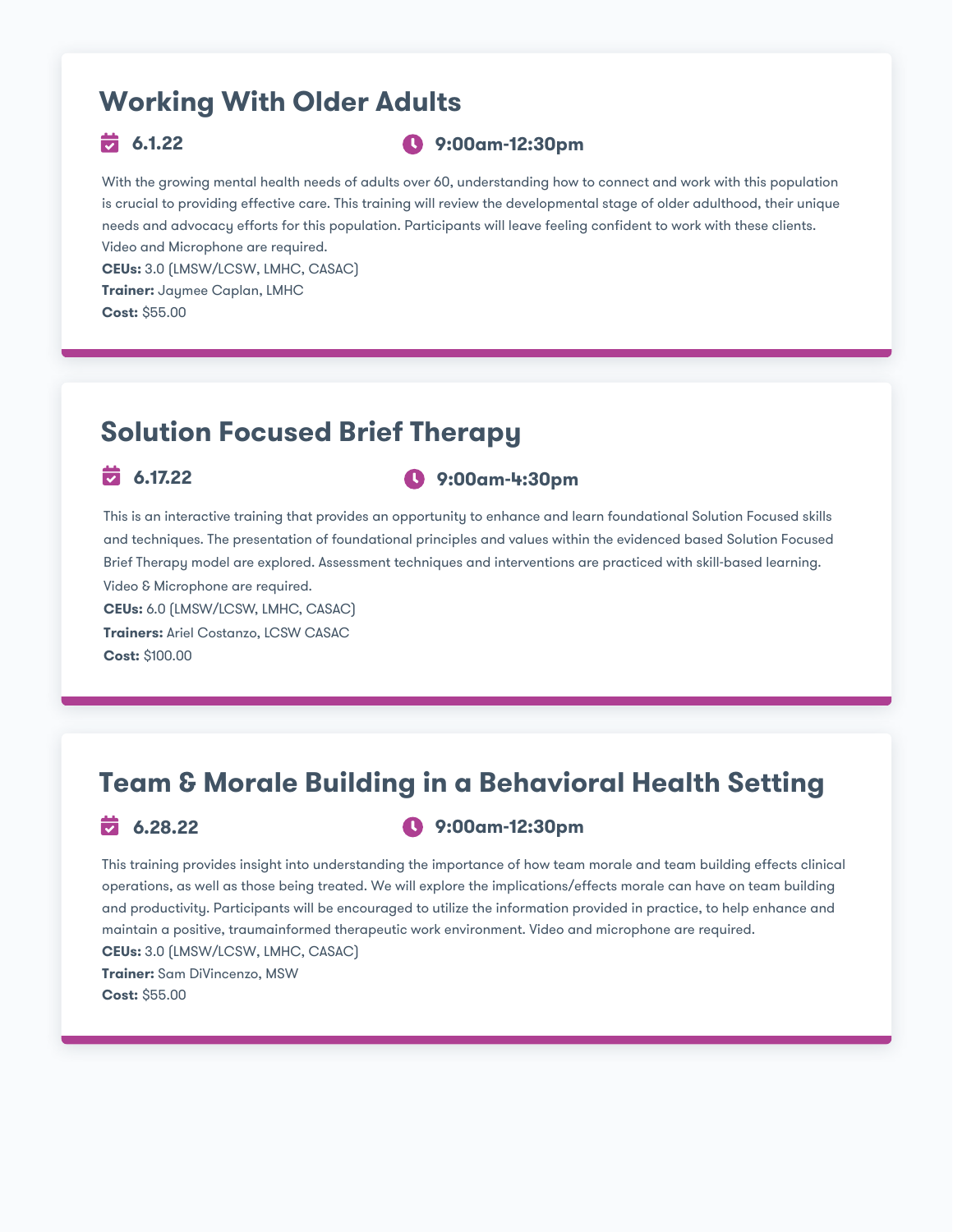# **Coping with Client Loss**

#### **7.20.22 9:00am-12:30pm**

Grief and loss is a universal experience. Whether we endure it in our personal lives or in the work we do every day as behavioral health professionals, it can be particularly difficult to understand and navigate. Throughout this training, we will consider different perspectives and models of the grief and loss process, particularly in regards to client loss in a behavioral health setting. The effects of client loss will be explored as well as tools and techniques to better cope with loss in the work environment. This is an interactive training that provides and opportunity to explore healthy coping skills surrounding client loss as well as to normalize associated thoughts, feelings, and behaviors. Video and microphone required. **CEUs:** 3.0 (LMSW/LCSW, LMHC, CASAC) **Trainer:** Hillary Petko, LCSW

### **Foundations of Adolescent Development & Behavioral Health Treatment**

**Cost:** \$55.00

### **8.3.22 9:00am-4:30pm**

Interested in working with adolescents, but don't know where to start? Adolescence is a stage of life that has many different moving parts, which can make it difficult to navigate. This training will explore this stage of life, these moving parts, and associated developmental factors. Participants will become familiar with common mental health diagnoses that occur within this stage as well as techniques and skills that can be utilized in a therapeutic environment. This is an interactive training that provides an opportunity to understand the adolescent population as well as tools that can be utilized to engage adolescents therapeutically. Video and Microphone are required.

**CEUs:** 6.5 (LMSW/LCSW, LMHC, CASAC) **Trainer:** Hillary Petko, LCSW **Cost:** \$110.00

## **Essentials for Effective Supervision**

#### **8.8.22 & 8.9.22 9:00am-12:30pm Both Days**

This training will provide updated information about different levels of leadership, various supervision styles, developing team morale, and helpful techniques to address conflict. Geared toward leaders looking to brush up on trauma informed supervisor methods, ways to minimize and resolve conflict and tips to create one's own supervisory style. Video and microphone required. **CEUs:** 6.0 (LMSW/LCSW, LMHC, CASAC) **Trainer:** Sam DiVincenzo, MSW **Cost:** \$100.00